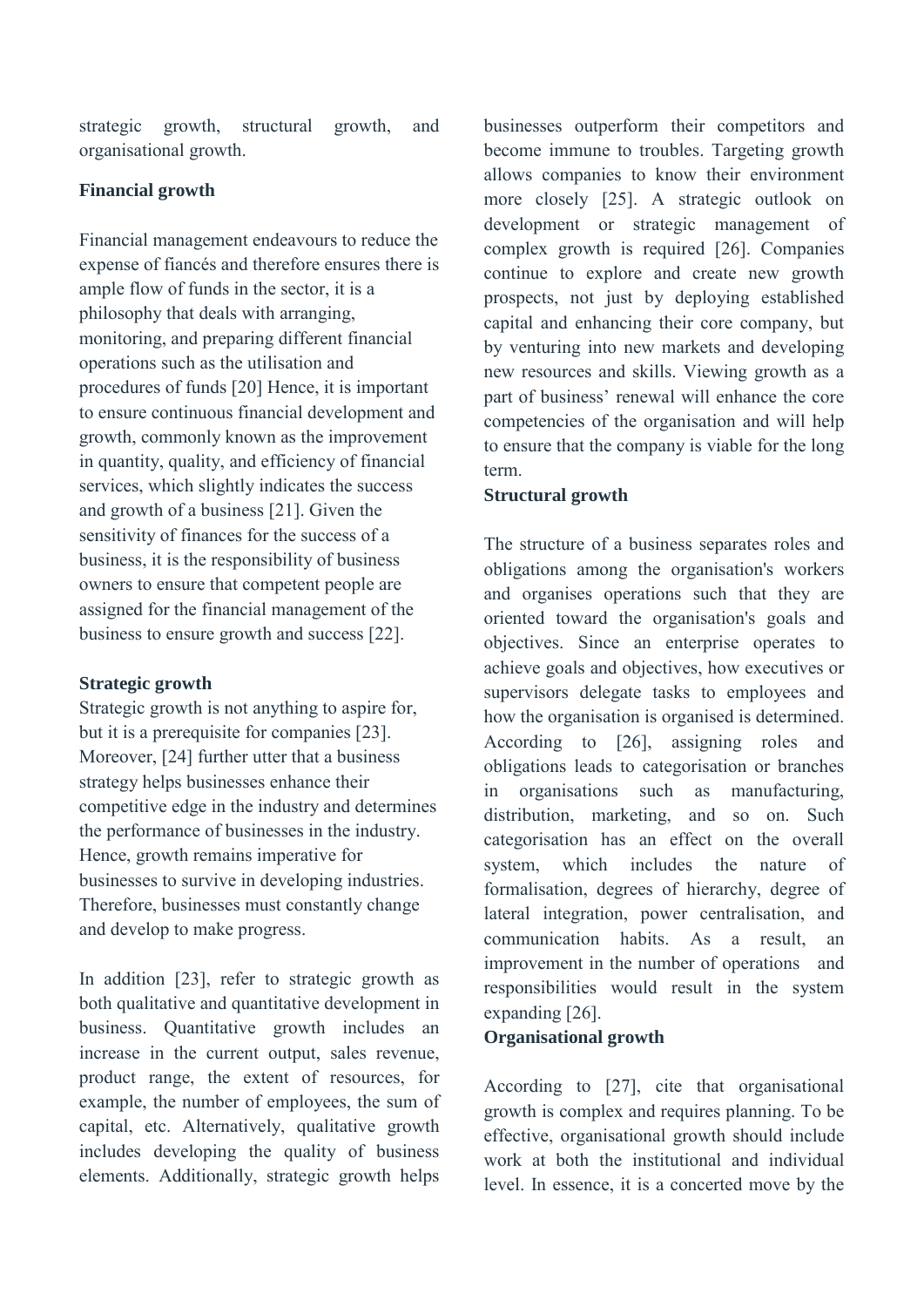organisation to improve its efficiency and to allow the organisation to meet its strategic objectives. This characterisation began being formally implemented in the 1950s, but certain ideas go back to the olden days [28]. Moreover, it encompasses both the theory and practice of planned, systemic change in the attitudes, beliefs, and behaviour of employees through long-term training programmes. It is commonly a method for reviewing an enterprise alongside a copy designed to demonstrate the effort a corporation has placed into it [27]. [29] Concludes that organisational growth is linked to organisational performance.

# **Hypotheses**

Small and medium-sized enterprises (SMEs) of this kind have a poor success rate, and even if they do succeed, they do not flourish. As a result, the majority of SMEs do not expand. According to these reports, non-entrepreneurial companies do not flourish. On the other hand, most small-business enterprises are motivated by the need for survival in nature. However, this research contends that this is a superficial view of development (as it is commonly presented) that is based on a rise in personnel size or revenue but may not account for intangible growth in policy or organisational ability. Strategic and organisational development are intangible and inevitable over time, regardless of whether workers or turn over (the normal measures) rise or decrease. We contend that development in certain ways is likely to occur as long as a limited business exists, for example the length of operation grows or the age increases. The organisation must have evolved from the period it was established to the point that it might satisfy consumer demands as advocated by stage theory. Therefore, the study's hypothesis are as follows:

*Ho1: There are no significant differences in the stated growth aspects between SMEs and varying levels of education of the business owners.* 

*Ho1A, financial* 

*Ho1B, strategic* 

*Ho1C, structural* 

*Ho1D, organisational* 

*Ho2: There is a significant difference in level of education of owners between "Below matric"; "Matric"; "Diploma/Degree" regarding each of the following aspect of growth,* 

### *Ho2A, financial*

*Ho2B, strategic* 

*Ho2C, structural* 

# *Ho2D, organisational*

The hypothesis of this study assumes that the different aspects of growth are not to be influenced by the level of education of the business owners. Growth refers to the net change in a specific variable within a time, and a given context [31]. In this study, in line with the cited literature, the level of education of owners is measured against the different business growth aspects under study.

# **Research method**

The methodology used for this study is a crosssectional observational analysis. Cross-sectional studies are carried out at one time point or over a short period and commonly conducted to estimate the prevalence of the outcome of interest for a given population. The advantages of conducting cross-sectional study include: (1) it is relatively cheap and takes little time to conduct, (2) can estimate the prevalence of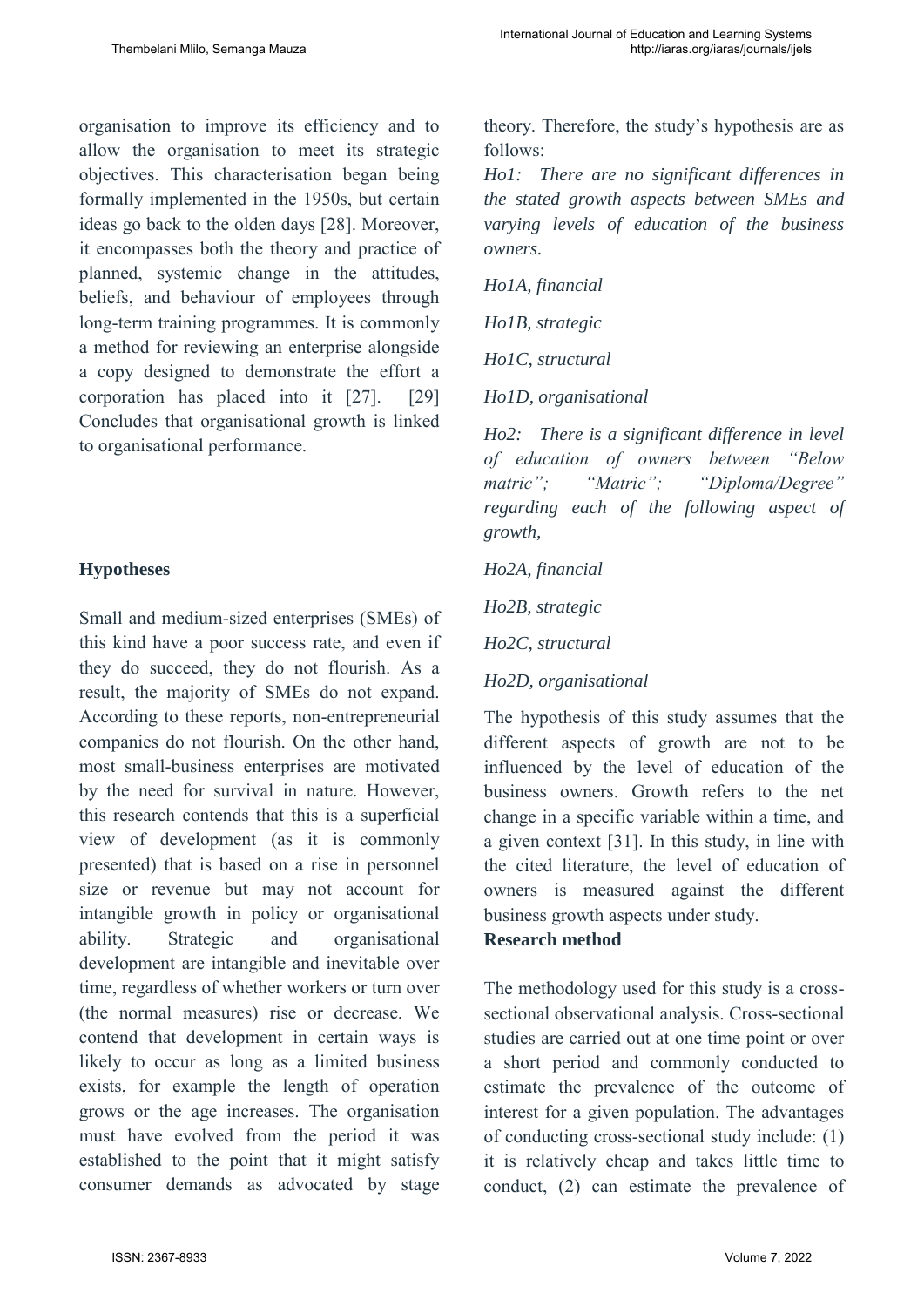outcome of interest because the sample is usually taken from the whole population and (3) many outcomes and risk-factors can be assessed. For this study, data was gathered from a survey of 200 small businesses chosen at random utilising a simple random sampling method in which each individual in the population had an equal chance of being selected. The selection was done from classes or cohorts of entrepreneurs educated by the Centre for Entrepreneurship at a South African university. The groups participated in the Small Business Enrichment Course, which was a 12 week programme. The programme's aim was to help structured entrepreneurs from all industries improve their entrepreneurship and management skills. The programme required that the business would have been in operation for at least a month and be a SME (with a revenue turnover of less than R15 million, which is approximately US\$ 1 million). Many of the companies have been in operation for varying lengths of time. Following data cleaning, a sample of 167 participants was considered to be suitable for the analysis study.

During the training process, data was collected from participants using a structured questionnaire. The instrument was split into two sections. Section A: Demographics, which included the owner's age, education, and gender. In section B, two key questions were asked: (1) how long the company had been in operation; and (2) how much money had been made. They had three options: 1 month to 5 years, 6 to 10 years, and 11 years and older.

This was subsequently limited to 11-20 years since no companies larger than 20 years were included in the study. The short survival rates of SMEs were considered when categorising them. This classification loosely corresponds to the ones used by the Business Dynamics Statistics (USA), as shown in studies. (2) The second question asked respondents to reflect on the degree to which improvements have occurred in various areas of their market during the past five years. The factors involved political, organisational, institutional, and financial considerations. This was assessed using a fourpoint Likert scale, with the options being tremendously enhanced (4), improved (3), not improved (2), and declined (1). Financial systemic, and strategic growth were each calculated using four components, while organisational growth was measured using three. When each build was added, the components that comprised each of these measurements were described in the literature review. It was decided to do an exploratory factor review. Before this, a KMO and Bartlett's test was performed to ensure that the data was suitable for factor review (Table 1). The approach was chosen because it makes use of categorical variables and was used to decide if there was a meaningful relationship between different aspects of growth variables, and level of education of the business owners.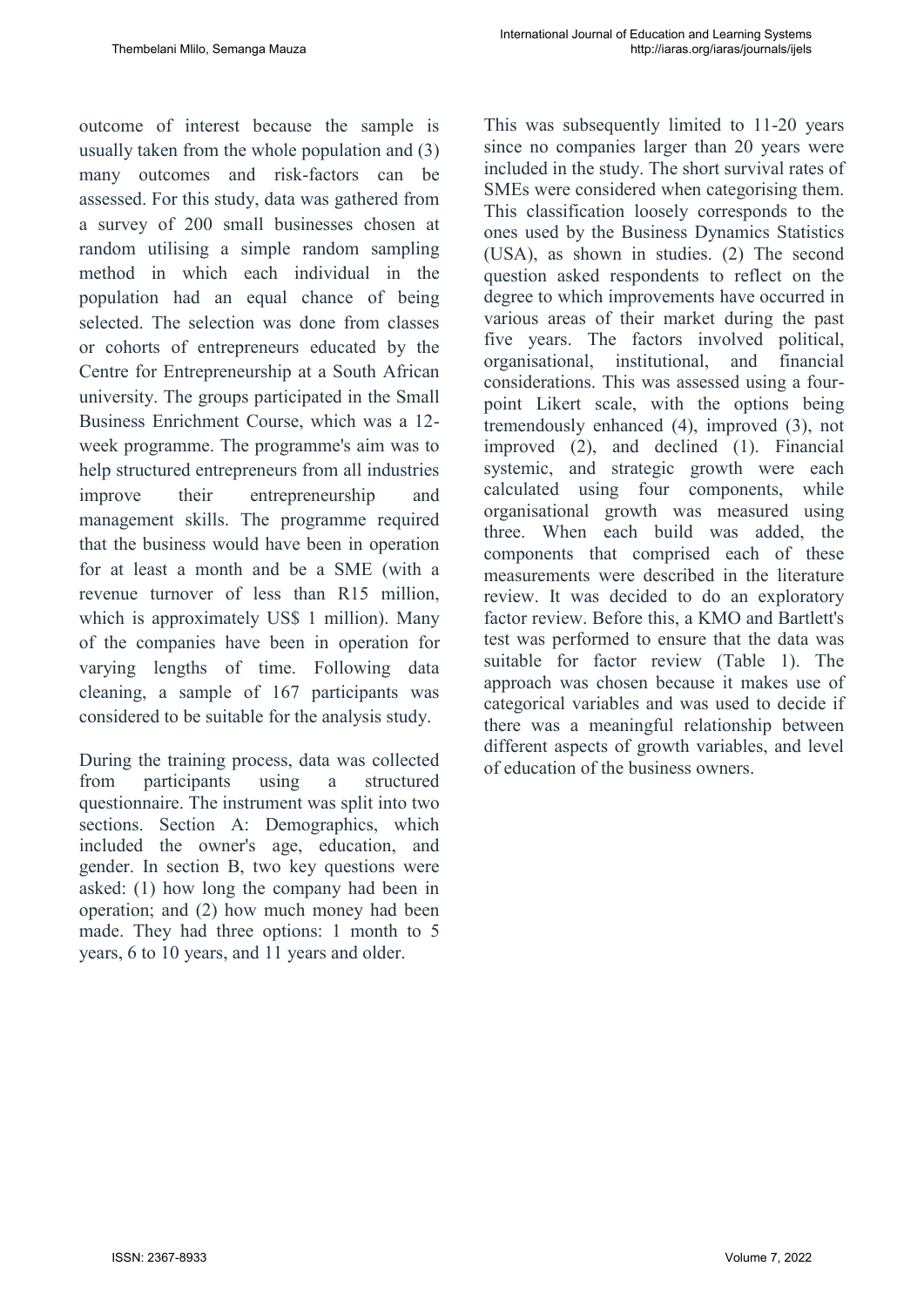| <b>Table 1</b>                                      |            |           |            |           |  |  |  |  |  |
|-----------------------------------------------------|------------|-----------|------------|-----------|--|--|--|--|--|
| <b>KMO AND BARTLETT'S TEST</b>                      |            |           |            |           |  |  |  |  |  |
|                                                     |            |           |            |           |  |  |  |  |  |
|                                                     | Structural | Strategic | Organisati | Financial |  |  |  |  |  |
|                                                     |            |           | onal       |           |  |  |  |  |  |
| Kaiser – Meyer- Olkin Measure of sampling           | 0.672      | 0.776     | 0.662      | 0.710     |  |  |  |  |  |
| Adequacy                                            | 108.514    | 250.210   | 81.634     | 70.634    |  |  |  |  |  |
| Bartlett's Test of Sphericity. Approx. Chi- Square. | 6          | 6         | 3          | 6         |  |  |  |  |  |
| df                                                  | 0.000      | 0.000     | 0.003      | 0.000     |  |  |  |  |  |
| sig                                                 |            |           |            |           |  |  |  |  |  |
|                                                     |            |           |            |           |  |  |  |  |  |
|                                                     |            |           |            |           |  |  |  |  |  |

The KMO and Bartlett's tests show that there is sufficient sampling for both of the constructs, so a factor study was performed. The Promax Kaiser Normalisation rotation method as well as the Maximum Likelihood Extraction system were used. The components loaded into the initial four structures as a consequence.As a result, the initial designs and names were kept. The extraction of the strategic factor took six iterations, while the systemic factor took five, the operational factor took four, and the financial factor took three.

### **Results**

SPSS was used to analyse the data for this study. To determine if the variations in scores for each of the four growth aspects are the same, a Levene's test of variance homogeneity was used. Significant values greater than 0.05 were found, indicating that the principle of variance homogeneity had not been broken. As a result, an ANOVA test was performed to test hypothesis 1, that there are no significant differences in the stated growth aspects between SMEs and varying levels of education of the business owners.

The following p-values suggest that there is no statistically significant difference between SMEs stated growth aspects and the level of education of the business owners, as shown in the results (Table 2): financial growth (fingrow) (p - 0.735  $> \alpha$  = 0.05 (Ho1A); strategic growth (stratgrow),  $0.844 < \alpha = 0.05$  (Ho1B); structural growth (struc grow)  $0.193 < \alpha = 0.05$  (Ho1C); organisational growth (org growth),  $0.892 < \alpha$ 0.05 (Ho1D). Hypothesis 1 (Ho1) is therefore rejected. This implies that the different levels of education of the business owners have no statistically significant effect on the various aspects of growth. Put differently, this means that different aspects of growth do not occur during different phases of education of business owners.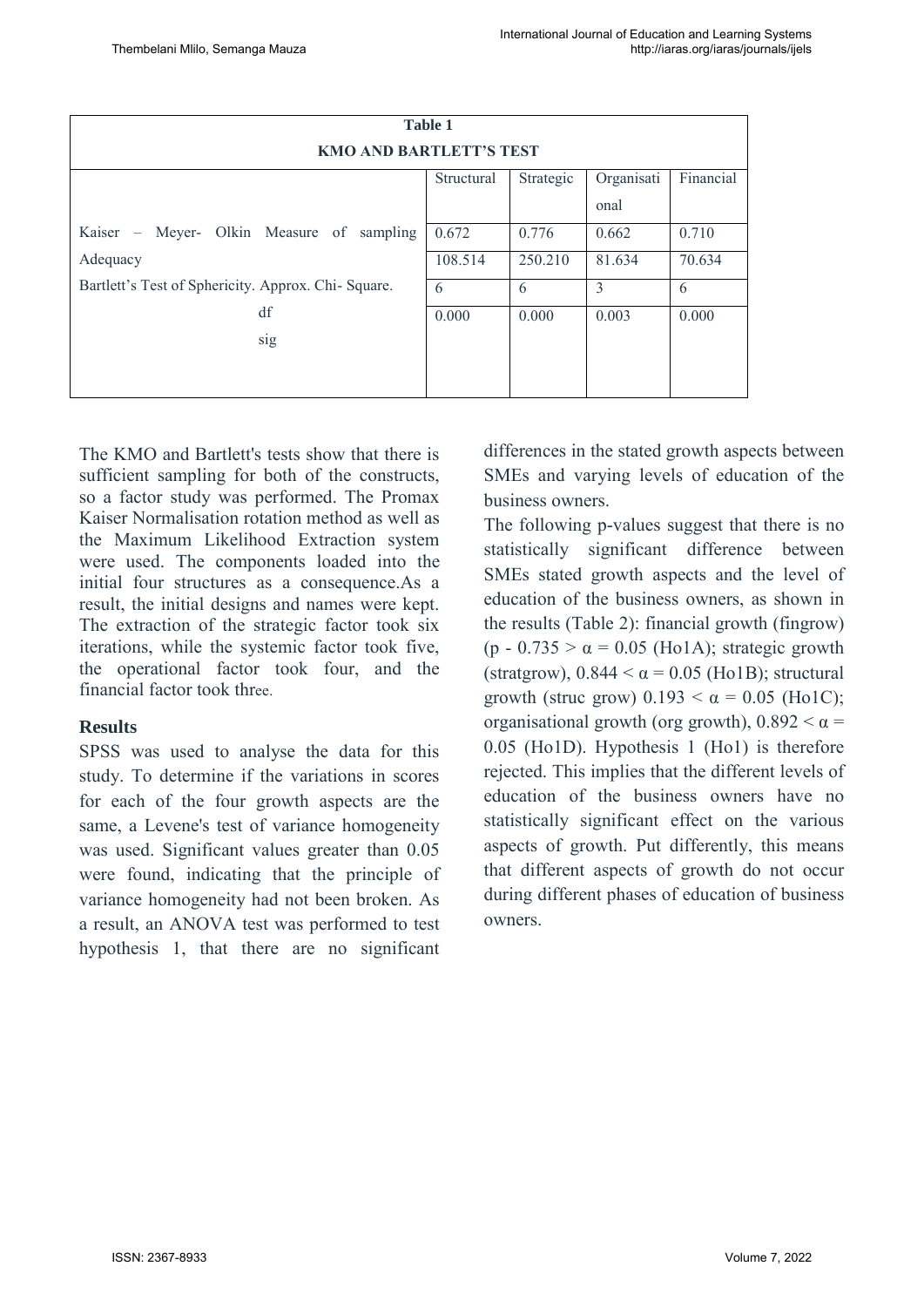| ARO VA, GRO W LII ASI ECTS ARD LEVEL OF EDUCATION         |                           |                   |                |             |       |      |  |  |  |
|-----------------------------------------------------------|---------------------------|-------------------|----------------|-------------|-------|------|--|--|--|
|                                                           |                           | Sum of<br>Squares | df             | Mean Square | F     | Sig. |  |  |  |
| FAC FINGR<br>O FACTOR<br><b>SCORES</b>                    | <b>Between</b><br>Groups  | ,193              | $\overline{2}$ | ,096        | ,308  | ,735 |  |  |  |
|                                                           | Within<br>Groups          | 47,189            | 151            | ,313        |       |      |  |  |  |
|                                                           | Total                     | 47,382            | 153            |             |       |      |  |  |  |
| FAC STRAT<br><b>GRO</b><br><b>FACTOR</b><br><b>SCORES</b> | <b>Between</b><br>Groups  | ,116              | $\overline{2}$ | ,058        | ,170  | ,844 |  |  |  |
|                                                           | Within<br>Groups<br>Total | 50,873            | 149            | ,341        |       |      |  |  |  |
|                                                           |                           | 50,989            | 151            |             |       |      |  |  |  |
| FAC STRUG<br><b>ROW</b><br><b>FACTOR</b><br><b>SCORES</b> | Between<br>Groups         | ,889              | $\overline{2}$ | ,445        | 1,663 | ,193 |  |  |  |
|                                                           | Within<br>Groups<br>Total | 40,093            | 150            | ,267        |       |      |  |  |  |
|                                                           |                           | 40,982            | 152            |             |       |      |  |  |  |
| FAC_ORGR<br><b>OW</b><br><b>FACTOR</b><br><b>SCORES</b>   | Between<br>Groups         | ,079              | $\overline{2}$ | ,039        | ,115  | ,892 |  |  |  |
|                                                           | Within<br>Groups<br>Total | 51,212            | 149            | ,344        |       |      |  |  |  |
|                                                           |                           | 51,291            | 151            |             |       |      |  |  |  |

**Table 2 ANOVA: GROWTH ASPECTS AND LEVEL OF EDUCATION**

Results from (**Table 3),** also show that there is no significant difference **financial Growth** (Ho2A) between the levels of education: below matric – matric (p - 0.998 >  $\alpha$  = 0.05) and diploma/degree, (p -  $0.985 > \alpha = 0.05$ ) (Ho2A1). There is no significant difference between those with matric – below matric (p -  $0.998 > \alpha = 0.05$ ), diploma/degree (p - 0.833 >  $\alpha$  = 0.05) (Ho2A2), and finally there is also, no significant difference between diploma/degree – below matric (p - 0.965  $> \alpha = 0.05$ ), and those with matric since, (p -  $0.833 > \alpha = 0.05$ ) (Ho2A3). Therefore, hypothesis Ho2A1, Ho2A2, and Ho2A3 is rejected while Ho1A1, Ho1A2, and Ho1A3 is not rejected.

In terms of **Strategic Growth** (Ho2B), the findings indicate that there is no statistically significant difference in strategic growth between the levels of education: below matric – matric (p - 1.000 >  $\alpha$  = 0.05) and diploma/degree, (p -  $0.962 > \alpha = 0.05$ ) (Ho2B1). There is no substantial difference between those who have a matric – below matric (p – 1.000 >  $\alpha$  = 0.05), diploma/degree (p - 0.933 >  $\alpha$  = 0.05) (Ho2B2), and finally there is also, no significant difference between diploma/degree – below matric (p -  $0.962 > \alpha$  = 0.05), and those with matric since,  $(p - 0.933$  $\alpha$  = 0.05) (Ho2B3). This concludes that hypothesis Ho2B1, Ho2B2, and Ho2B3 is rejected while Ho1A1, Ho1A2, and Ho1A3 is not rejected.

With regards to **Structural Growth** (Ho2C), results show that there is no significant difference in structural growth between the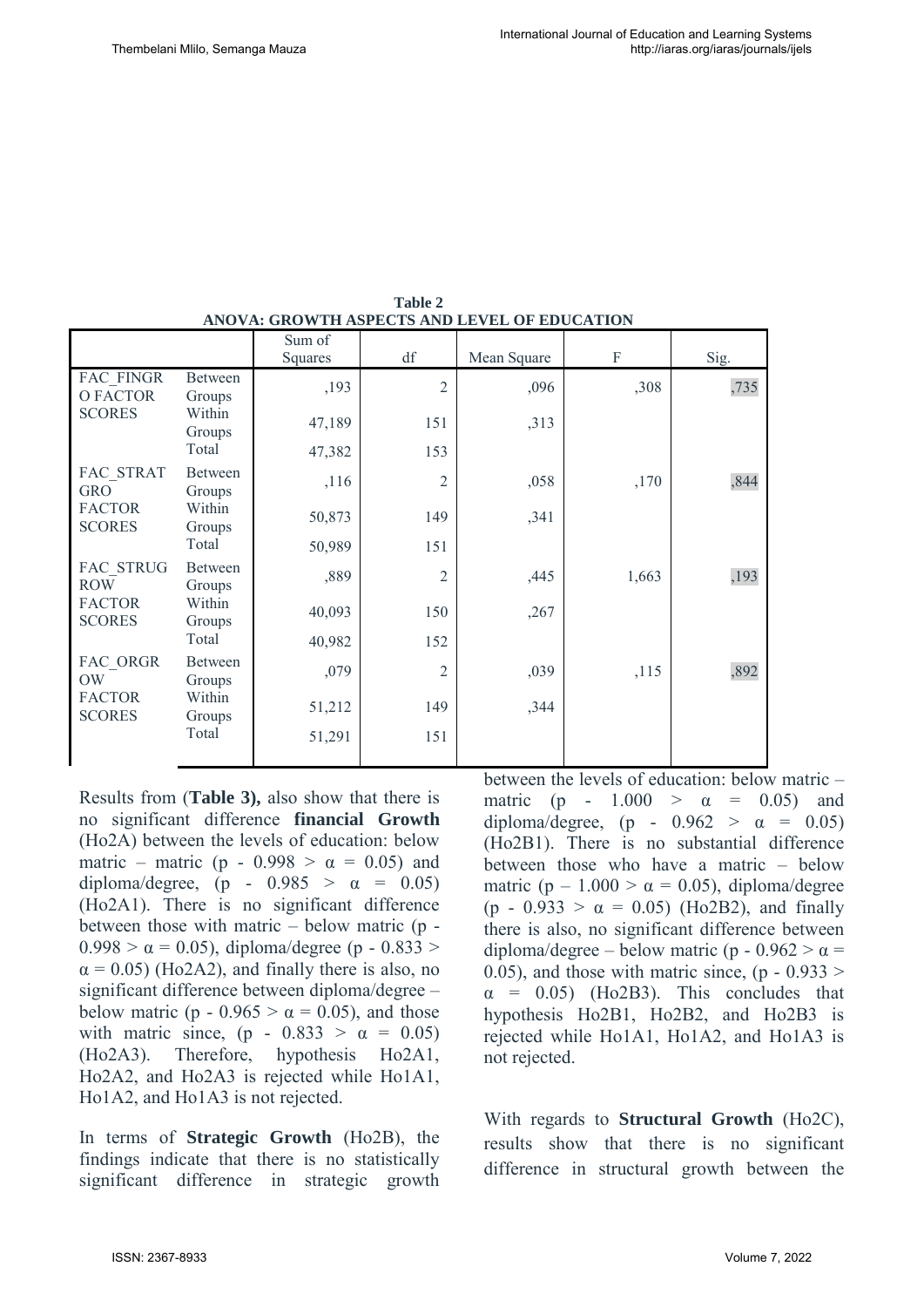levels of education: below matric – matric (p -  $0.269 > \alpha = 0.05$  and diploma/degree, (p - $0.265 > \alpha = 0.05$  (Ho2C1). There is no significant difference between those with matric – below matric (p -  $0.269$  >  $\alpha$  = 0.05), diploma/degree (p - 0.999 >  $\alpha$  = 0.05) (Ho2C2), and finally there is also, no significant difference between diploma/degree – below matric (p - 0.265 >  $\alpha$  = 0.05), and those with matric since, (p - 0.999 >  $\alpha = 0.05$ ) (Ho2C3). As a result, hypotheses Ho2C1, Ho2C2, and Ho2C3 are rejected while Ho1A1, Ho1A2, and Ho1A3 are not rejected.

Assessing, **Organisational Growth** (Ho2D1- 3), results show that there is no significant difference in structural growth between the levels of education: below matric – matric (p -  $0.995 > \alpha = 0.05$ ) and diploma/degree, (p -  $0.965 > \alpha = 0.05$  (Ho2D1). There is no significant difference between those with matric – below matric (p - 0.995  $> \alpha = 0.05$ ), diploma/degree (p - 0.985 >  $\alpha$  = 0.05) (Ho2D2), and finally there is also, no significant difference between diploma/degree – below matric (p - 0.965 >  $\alpha$  = 0.05), and those with matric since, (p - 0.985 >  $\alpha$  = 0.05) (Ho2D3). As a result, hypotheses Ho2D1, Ho2D2, and Ho2D3 are rejected while Ho1A1, Ho1A2, and Ho1A3 are not rejected.

To summarise, no meaningful correlation exists between the level of education of owners "Below matric"; "Matric";

"Diploma/Degree" and the various aspects of growth.

|                                   |                           |                                                  |                       |               |        |                | 95% Confidence<br>Interval |       |
|-----------------------------------|---------------------------|--------------------------------------------------|-----------------------|---------------|--------|----------------|----------------------------|-------|
|                                   |                           |                                                  |                       | Mean          |        |                |                            |       |
| Dependent Variable                |                           |                                                  | Differenc<br>$e(I-J)$ | Std.<br>Error | Sig.   | Lower<br>Bound | Upper<br>Bound             |       |
| FAC FINGRO                        |                           |                                                  |                       |               |        |                |                            |       |
| <b>FACTOR</b><br><b>SCORES</b>    | Dunnett                   | Below<br>matric<br>Matric<br>Diploma             | Matric                | ,02063        | ,13581 | ,998           | $-3172$                    | ,3585 |
|                                   | T <sub>3</sub>            |                                                  | Diploma<br>/ Degree   | $-0.05429$    | ,12874 | ,965           | $-3771$                    | ,2685 |
|                                   |                           |                                                  | Below<br>matric       | $-.02063$     | ,13581 | ,998           | $-3585$                    | ,3172 |
|                                   |                           |                                                  | Diploma<br>/ Degree   | $-.07492$     | ,09894 | ,833           | $-3143$                    | ,1644 |
|                                   | / Degree                  |                                                  | Below<br>matric       | ,05429        | ,12874 | ,965           | $-.2685$                   | ,3771 |
|                                   |                           |                                                  | Matric                | ,07492        | ,09894 | ,833           | $-1644$                    | ,3143 |
| <b>FAC STRATG</b>                 |                           |                                                  |                       |               |        |                |                            |       |
| <b>RO FACTOR</b><br><b>SCORES</b> | Dunnett<br>T <sub>3</sub> | Below<br>matric<br>Matric<br>Diploma<br>/ Degree | Matric                | $-.00314$     | ,12419 | 1,000          | $-3104$                    | ,3042 |
|                                   |                           |                                                  | Diploma<br>/ Degree   | ,05314        | ,12226 | ,962           | $-.2498$                   | ,3561 |
|                                   |                           |                                                  | Below<br>matric       | ,00314        | ,12419 | 1,000          | $-3042$                    | ,3104 |
|                                   |                           |                                                  | Diploma<br>/ Degree   | ,05628        | ,10537 | ,933           | $-1985$                    | ,3111 |
|                                   |                           |                                                  | Below<br>matric       | $-.05314$     | ,12226 | ,962           | $-3561$                    | ,2498 |
|                                   |                           |                                                  | Matric                | $-.05628$     | ,10537 | ,933           | $-3111$                    | ,1985 |
| FAC STRUGR<br><b>OW FACTOR</b>    | Dunnett                   | Below                                            | Matric                | $-22619$      | ,13450 | ,269           | $-5621$                    | ,1097 |

**Table 3: MULTIPLE COMPARISONS**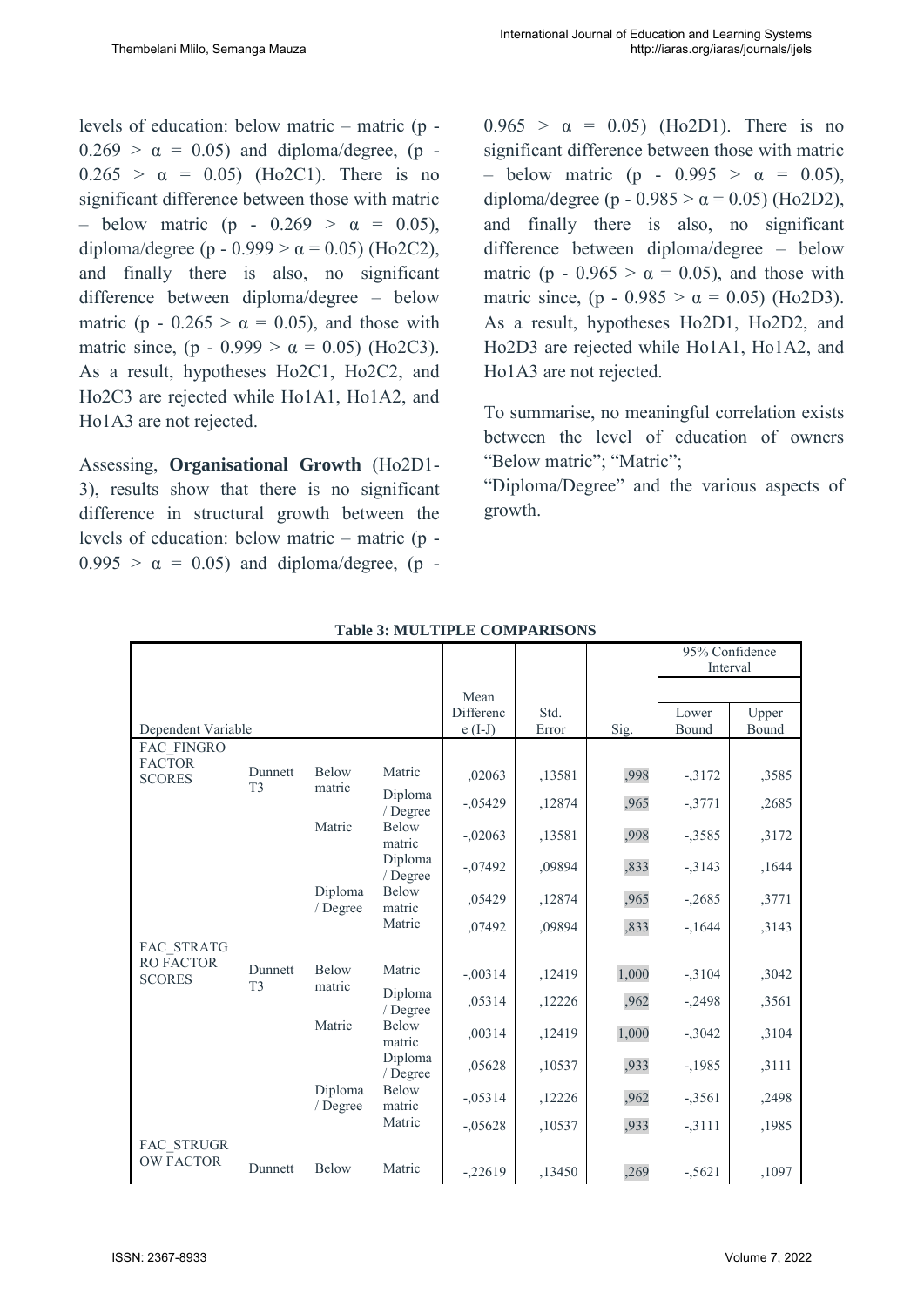| <b>SCORES</b><br>FAC ORGRO<br><b>W FACTOR</b><br><b>SCORES</b> | T <sub>3</sub>            | matric                        | Diploma<br>/ Degree    | $-.21653$ | ,12751 | ,265 | $-5379$   | ,1048 |
|----------------------------------------------------------------|---------------------------|-------------------------------|------------------------|-----------|--------|------|-----------|-------|
|                                                                |                           | Matric                        | <b>Below</b><br>matric | ,22619    | ,13450 | ,269 | $-,1097$  | ,5621 |
|                                                                |                           |                               | Diploma<br>/ Degree    | ,00966    | ,09065 | ,999 | $-2097$   | ,2290 |
|                                                                |                           | Diploma<br>/ Degree           | <b>Below</b><br>matric | ,21653    | ,12751 | ,265 | $-.1048$  | ,5379 |
|                                                                |                           |                               | Matric                 | $-.00966$ | ,09065 | ,999 | $-2290$   | ,2097 |
|                                                                |                           |                               |                        |           |        |      |           |       |
|                                                                | Dunnett<br>T <sub>3</sub> | Below                         | Matric                 | $-.03439$ | ,16397 | ,995 | $-34461$  | ,3773 |
|                                                                |                           | matric                        | Diploma<br>/ Degree    | $-.06583$ | ,15731 | ,965 | $-0.4640$ | ,3323 |
|                                                                |                           | Matric<br>Diploma<br>/ Degree | <b>Below</b><br>matric | ,03439    | ,16397 | ,995 | $-3773$   | ,4461 |
|                                                                |                           |                               | Diploma<br>/ Degree    | $-.03143$ | ,10106 | ,985 | $-2760$   | ,2131 |
|                                                                |                           |                               | <b>Below</b><br>matric | ,06583    | ,15731 | ,965 | $-3323$   | ,4640 |
|                                                                |                           |                               | Matric                 | ,03143    | ,10106 | ,985 | $-2131$   | ,2760 |
|                                                                |                           |                               |                        |           |        |      |           |       |

a. Dunnett t-tests treat one group as a control and compare all other groups against it.

#### **Discussion**

Education is commonly known as the most important aspect for successful managers and business. This is backed by the common saying that goes by "Education is a key to success", however, some individuals argue that some people become successful with or without education. As a result, the purpose of this study was to determine if educational levels have an influence on the different business growth dimensions. Different researchers, notably [3] boldly highlighted that educational levels play a crucial role in business growth. Their claims are indicated in the literature emphasising that the level of education can be directly linked to the extent of productivity of individuals and the organisation as whole which will eventually result in the growth of the business.

However, other scholars such as[19] argue that not solely education is important for growth but other factors such as corporate efficiency (through growth) is important for the perception of small business growth and that it has been used as a metric for small business success. The above indicated arguments around the theory and hypothesis of this study are against the notion that education level has an influence on the growth of a business. Therefore, the researchers of this study put forward the hypothesis that "There is no significant differences in the stated growth aspects between SMEs and varying levels of education of the business owners". In simple terms, this simply means that the growth of a business is not influenced by the level of education of managers or owners of a business.

Additionally, the results of this study indicate per the hypothesis of study that there is no significant relationship between education level and business growth. On the first growth dimension, financial growth, it is noted that the different educational levels; notably below matric, matric and diploma/degree have no significant influence on the financial growth of the business. Therefore, it can be concluded that the claims presented in the literature by researchers such as [5] indicating that education levels are unavoidable and should not be overlooked or undermined for business growth can be argued against using the results of this study. Therefore, this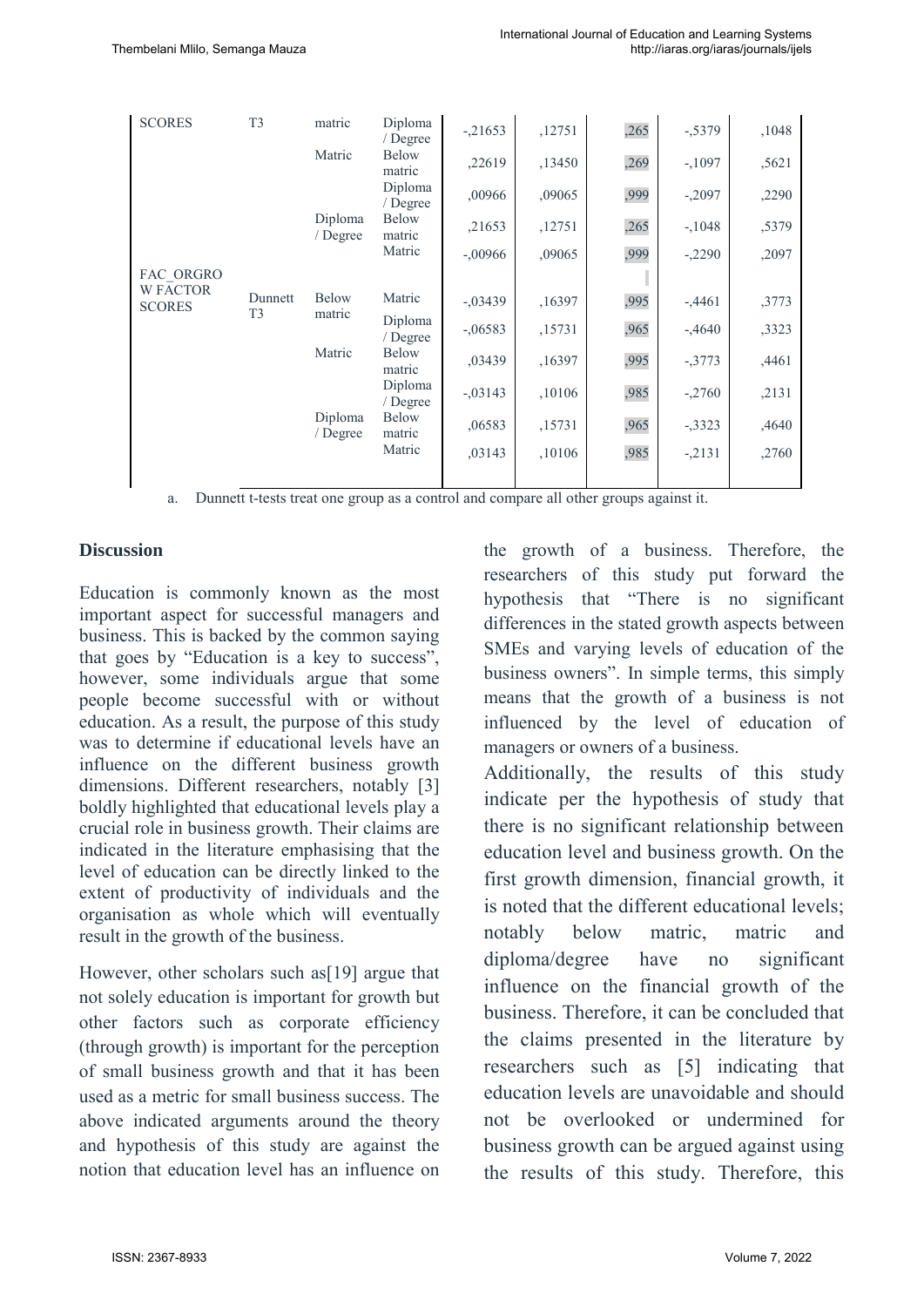study put forward a strong argument that education level cannot influence financial growth of a business.

Moreover, on the second dimension of business growth, strategic growth, it is highlighted by the results that educational levels; below matric, matric and diploma/degree have no significant influence on structural growth as per the significant values on table 3 under dependent variable strategic growth. The results led to no rejection of the hypothesis presented in the study. On the second last dimension, the results still indicate that the different education levels have no significant influence on the structural growth of a business. Therefore, the results still back up the hypothesis presented by the researcher highlighting that "education levels have no significant influence on the growth of a business, especially from a structural growth perspective.

Lastly, the organisational growth dimension has also indicated to have no direct link with the different level of education under this study. The results indicate that none of the different levels of education can influence business growth. In conclusion, the findings of this study strongly argue against the claims presented in the literature by different authors emphasizing the importance of levels of education on the growth and development of businesses. As per the hypothesis of this study, all the different levels of education under this study has no significant influence on different dimensions of growth under this study.

### **Practical Implications**

The growth of a business depends on various aspects, not only on the education levels of owners and/or employees. It is important for the survival of small businesses and not only imperative for small businesses but also for emerging countries because it plays a crucial role in economic development [18].

Additionally [14] posit that growth further includes the increase in production and rise in size or shift in productivity. The above clearly indicates the importance regarding emphasis on the growth of a business. There are additional factors which can be considered to ensure the growth of a business except the implications noted in the literature regarding education levels.[30]indicate other important factors to be considered for the growth and success of a business, notably, financial resources, marketing strategy, employee experience, technological resources, information access, government support and effective business plan. Additionally, in their study, the researchers further indicated that financial resources are the most important factor for overall growth of a business. This is concluded on the basis that financial resources are a key factor in which the whole business depends upon.

Given the results of the study indicating a firm argument against several conclusions regarding the influence on business growth, the abovenoted implications can lead to a conclusion that not only education, but several other factors can be considered to ensure business growth. On the basis of this study, education levels have no influence on the different dimensions of business growth under this study.

# **Conclusions**

Small business owners should be familiar with the different factors which have a positive influence on different growth dimensions and the overall business growth. This will enable business owners to know what is important for business and what is not. Given the high number of researchers indicating the influence of education on business growth, the study found that education levels have no influence on business growth. This builds an argument against conclusions reached by several researchers, and this identifies a gap for more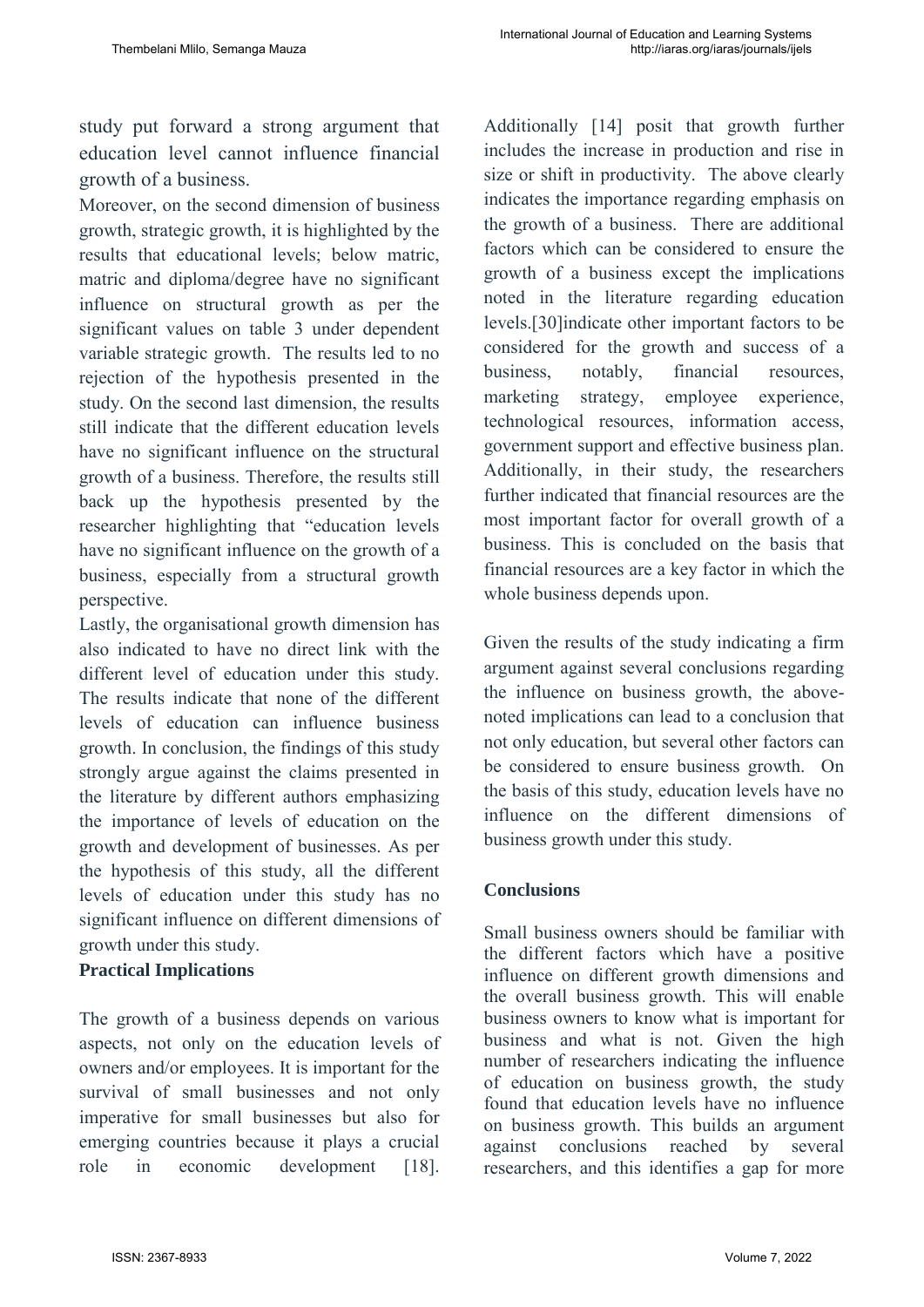research to back up this study. Further studies can be conducted to identify several other factors which have influence on business growth and validate the influence of those factors. One key limitation of this study was that the context of this study was within the SMEs, therefore, further studies can be conducted within a broader context and include large enterprises. In response to the findings of the study, the researchers highly recommend that organisations can consider managerial training in absence of any educational level as it has no influence. Moreover, other factors which may have influence on the growth of the business can be taken into consideration, notably; the experience of employees, the productivity levels of individuals, the organisational culture and other internal organisational factors which may have direct influence on the growth of the business.

### *Reference*

[1] Vijayabanu, C. and Amudha, R., (2012). A study on efficacy of employee training: Review of literature. Business: Theory and Practice, 13(3), pp.275-282.

[2] Adekunle, M.K., (2020). Effect of growth strategies on the performance of small and medium scale enterprises (SMEs) in Nigeria.

[3] Nda, M.M. and Fard, R.Y., (2013). The impact of employee training and development on employee productivity. Global journal of commerce and management perspective, 2(6), pp.91-93.

[4] Naziev, A., (2017). What is an education? In Conference Proceedings. The Future of Education (pp. 1-4). libreriauniversitaria. it Edizioni.

[5] Samwel, J.O., (2018). Impact of employee training on organizational performance: Case study of drilling companies in Geita, Shinyanga & Mara Regions of Tanzania. International

Journal of Managerial Studies and Research, 6(1), pp.36-41.

[6] Tomal, D.R. and Jones, K.J. (2015). "A comparison of core competencies of women and men leaders in the manufacturing industry",The Coastal Business Journal, Vol. 14 No. 1, pp. 13- 25.

[7] Neneh, B.N. and Vanzyl, J., (2014). Growth intention and its impact on business growth amongst SMEs in South Africa. Mediterranean Journal of Social Sciences, 5(20), p.172.

[8] Naros, M.S. and Simionescu, M., (2019). The role of education in ensuring skilled human capital for companies. Theoretical and Empirical Research in Urban Management, 14(1), pp.75-84..

[9] Panagiotakopoulos, A., (2020). Exploring the link between management training and organizational performance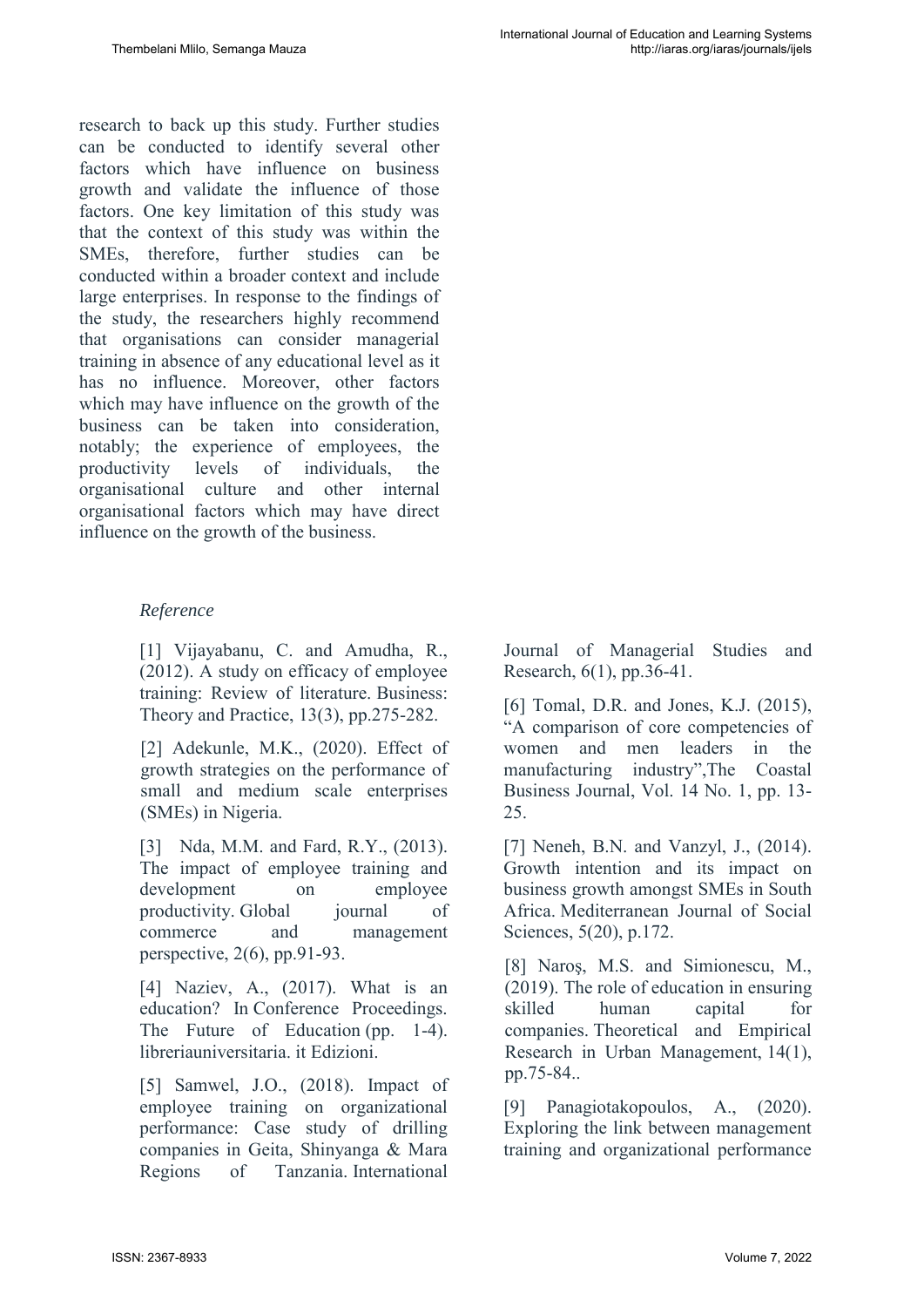in the small business context. Journal of Workplace Learning.

[10] Kotur, B.R. and Anbazhagan, S., (2014). Education and work-experienceinfluence on the performance. Journal of Business and Management, 16(5), pp.104-110.

[11] Riyanto, S., Yanti, R.R. and Ali, H. (2017). The Effect of Training and Organizational Commitment on Performance of State University of Jakarta Student Cooperative (KOPMA UNJ) Management. Education Science, 3(1), p.2.

[12] Hasibuan, M., (2007). Human Resource Management, Bumi Aksara, Jakarta.

[13] Indarti, S., (2020). The effects of education and training, management supervision on development of entrepreneurship attitude and growth of small and micro enterprise. International Journal of Organizational Analysis.

[14] Achtenhagen, L., Naldi, L. and Melin, L., (2010). "Business growth"— Do practitioners and scholars really talk about the same thing? Entrepreneurship theory and practice, 34(2), pp.289-316.

[15] Kitalika, T., (2020). The influence of business strategies on the growth of small and medium auditing firms in Tanzania (Doctoral dissertation, Mzumbe University).

[16] Machado, H.P.V., (2016). Growth of small businesses: a literature review and perspectives of studies, Gest. Prod., São Carlos, v. 23, n. 2, p. 419-432.

[17] Coad, A., Frankish, J., Roberts, R. G., & Storey, D. J. (2013). Growth paths and survival chances: an application of Gambler's Ruin theory. Journal of Business Venturing, 28(5), 615-632. http://dx.doi.

org/10.1016/j.jbusvent.2012.06.002.

[18] Eijdenberg, E.L., Paas, L.J. and Masurel, E., (2017). Decision-making and small business growth in Burundi. Journal of Entrepreneurship in Emerging Economies.

[19] Weber P, Geneste, L.A, and Connell J, (2015). Small business growth: strategic goals and owner preparedness. Journal of business strategy,  $36(3)$ .

[20] Ahbabi, A.R. and Nobanee, H., (2019). Conceptual Building of Sustainable Financial Management & Sustainable Financial Growth. Available at SSRN 3472313.

[21] Choong, C.K. and Chan, S.G., (2011). Financial development and economic growth: A review. African Journal of Business Management, 5(6), pp.2017-2027

[22] Pascareno, B. E., & Siringoringo, H. (2016). The effect of financial performance on a company's value moderated by dividend policy. JEL classification: D53, G210, G220 http://dx. doi. org/10.15414/isd2016. s5, 7, 370-377.

[23] Durmaz, Y. and İlhan, A., (2015). Growth Strategies in Busınesses and A Theoretical Approach. International Journal of Business and Management 10(4):210-214

[24] Wheelen, T. L., and Hunger, J. D. (2012). Strategic Management and Business Policy (13th ed.). Prentice Hall, USA.

[25] Mom, T., (2019). Strategic Growth and Implementation: Thriving in a Disruptive Landscape (No. EIA 2019- 076-S&E).

[26] Nelson D, and Quick J. (2011). Understanding organisational behavior. Mason OH: Southwestern Cengage Learning.